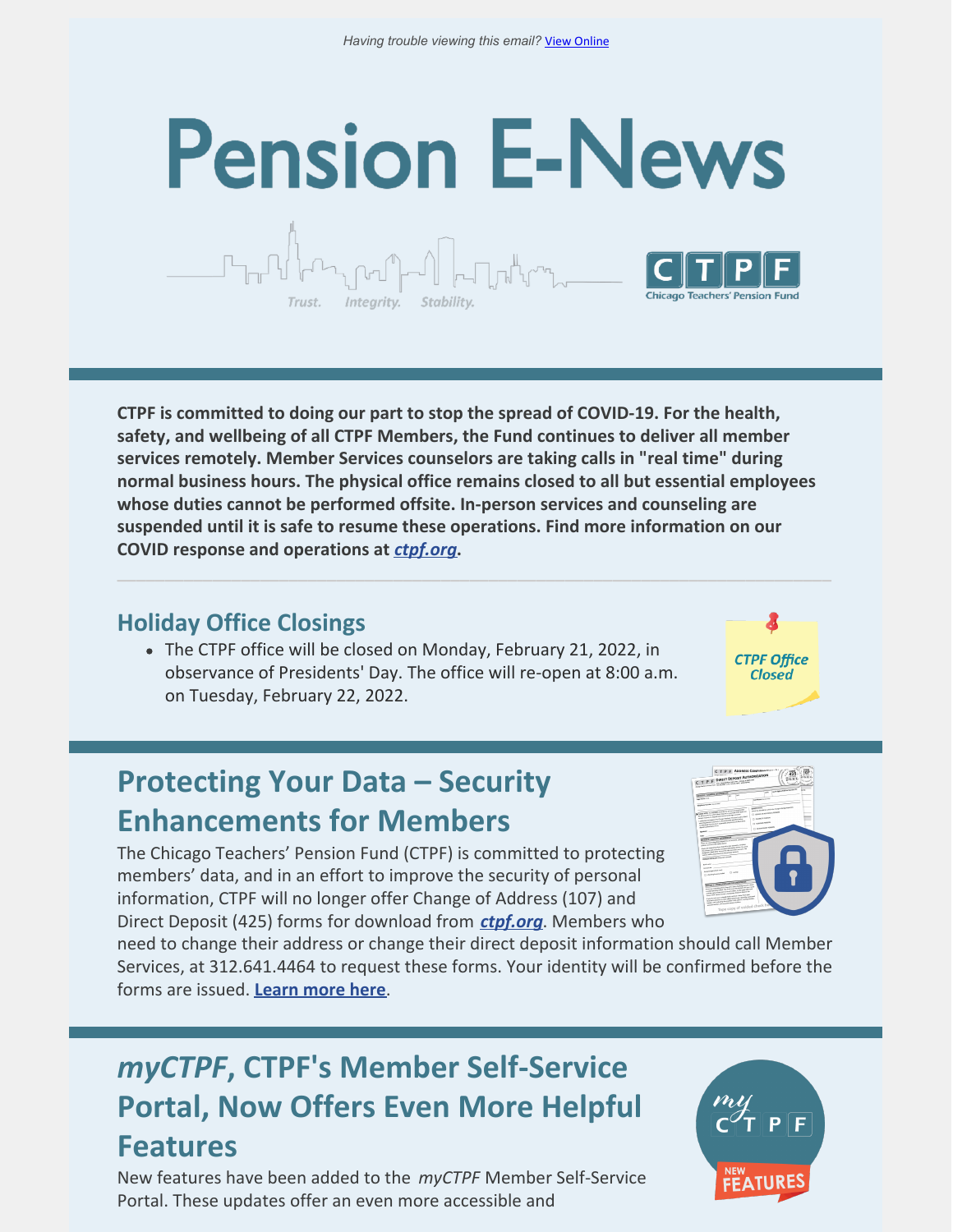efficient *myCTPF* experience. Enhancements include:

- Active members can now request an estimate of your CTPF retirement benefit (if you meet the eligibility requirements) and then view, download, and print when they are available.
- Active members, retirees and survivors can view correspondence addresses through the portal
- *myCTPF* is now accessible to surviving spouses

Last year, CTPF launched its Member Self-Service Portal, *myCTPF.* Registered members have already taken advantage of the portal's initial features and can:

- View address, contact and benefit status information.
- View and download 1099-R and pay advice(s) if you are a retiree.
- View and download your annual Member Statement if you have service credit with CTPF.

Register today at *[myCTPF.org](https://ctpf.org/myctpf)*.

#### **Save the Date 2022 Retirement Webinars**

CTPF will offer **2022 [Retirement](http://ctpf.org/calendar) Webinars** at 9:00 a.m. and 1:00 p.m. on February 21, 2022, and April 12, 2022. Webinars offer an overview of the retirement process and can help you jump start (or complete) your retirement application.



**[Register](http://ctpf.org/calendar) Today!**

#### **CTPF COVID-19 Information & Resources**

CTPF is committed to doing our part to stop the spread of COVID-19. For the health, safety, and wellbeing of all CTPF Members, the Fund continues to deliver all member services remotely. The physical office remains closed to all but essential employees whose duties cannot be performed offsite. In-person services and counseling are suspended until it is safe to resume these operations.

CTPF has implemented the following changes for the health and safety of all:

- In-person appointments and services are suspended.
- Phone assistance, video counseling, and remote notarization appointments are available. Members should call 312.641.4464 or email **[memberservices@ctpf.org](mailto:memberservices@ctpf.org)** for assistance.
- US Mail processing may be delayed. Send benefit applications, forms, and documents by fax 312.641.7185 or email an attachment (.pdf or .jpg format) to **[imaging@ctpf.org](mailto:imaging@ctpf.org)** to ensure prompt processing.

Learn more on the COVID-19 Response Page*[ctpf.org/covid-19](https://ctpf.org/news-calendar/covid-19)***.**